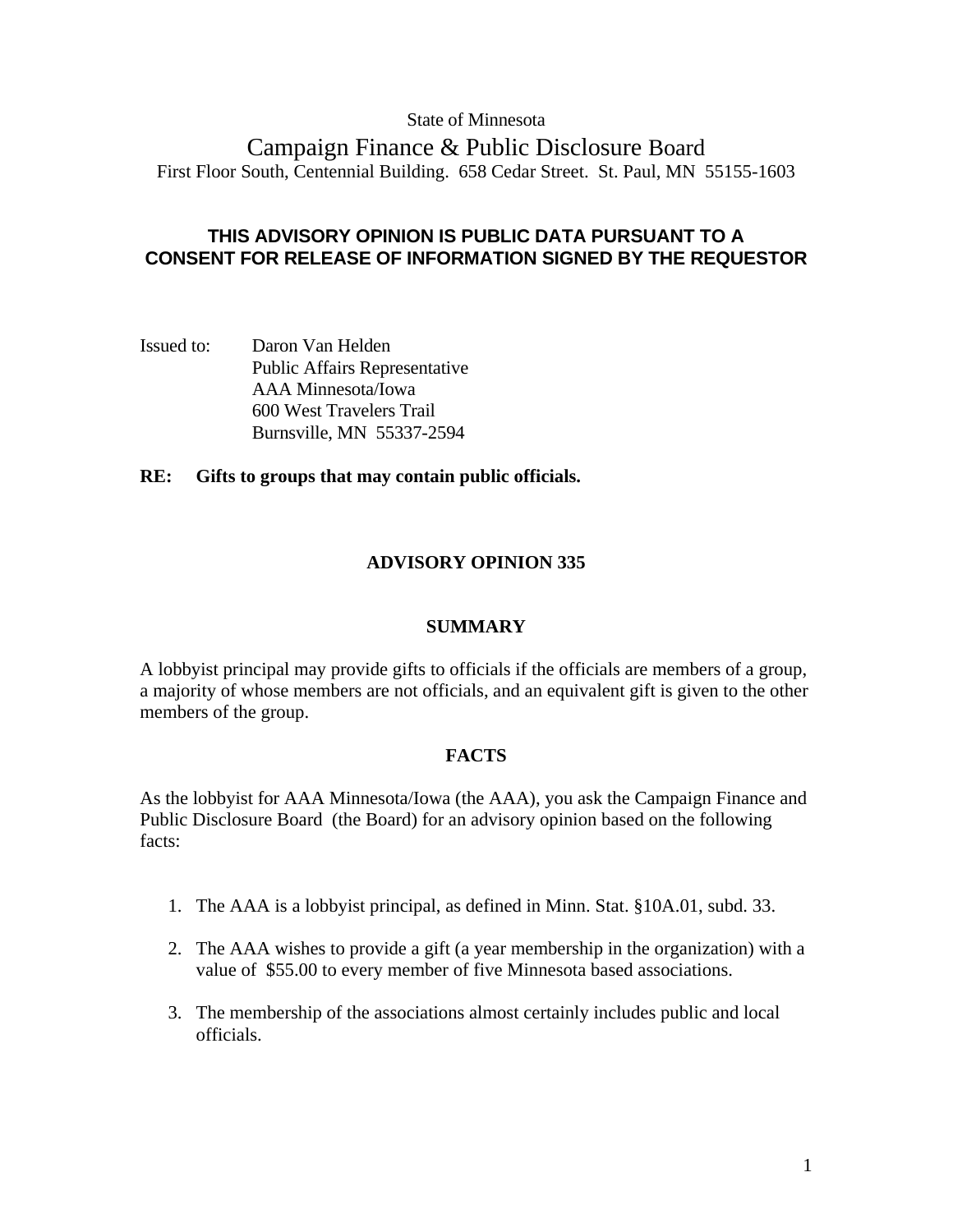### ISSUE

May the **AAA** provide a gift of more than insignificant value to members of an association if the membership includes individuals who are public officials?

### OPINION

Minn. Stat. 510A.071, subd. **3,** provides limited exceptions to the general prohibition of gifts from lobbyists or lobbyist principals to public officials, employees of the legislature, and local officials of a metropolitan governmental unit (officials). In particular the statute provides that a lobbyist principal may provide a gift to officials if the gift is because of the official's membership in a group, the majority of the members of the group are not officials, and if every member in the group is given a gift of equivalent value.

As provided in the facts of the request, the intended gifts are of equivalent value, and are being provided because of membership in a group. What the Board cannot ascertain from the facts provided is the membership composition of each association. The Board suggests that the AAA contact each association for a list of members that are officials. The Board maintains a list of positions that have been designated as "local officials" by metropolitan governmental units. This list is available to the public, and may be of use in determining the makeup of the associations.

If you determine that the majority of the association(s) membership are not officials as defined in Minn. Stat.  $$10A.071$ , subd. 1, (c), and the gifts are provided, the AAA must disclose information about the gifts to the Board. The designated lobbyist for the AAA is required to report the name and office of each official who received the gift, as well as a description of the gift and its monetary value. This disclosure is provided in the Lobbyist Disbursement Report for the reporting period in which the gift is made (Minn. Stat. §10A.04, subd. 4, (c)).

The Board also notes that this advisory opinion is based solely on the provisions of Minnesota Statutes Chapter 10A. The **AAA** may wish to confer with legal counsel about the existence of other laws that may apply to the proposed gift including, but not limited to, Minn. Stat. *5* 471.895, which is reprinted below.

Issued  $12$ 

رہ[[مک

Kelley, Chair Campaign Finance and Public Disclosure Board.

 $\overline{2}$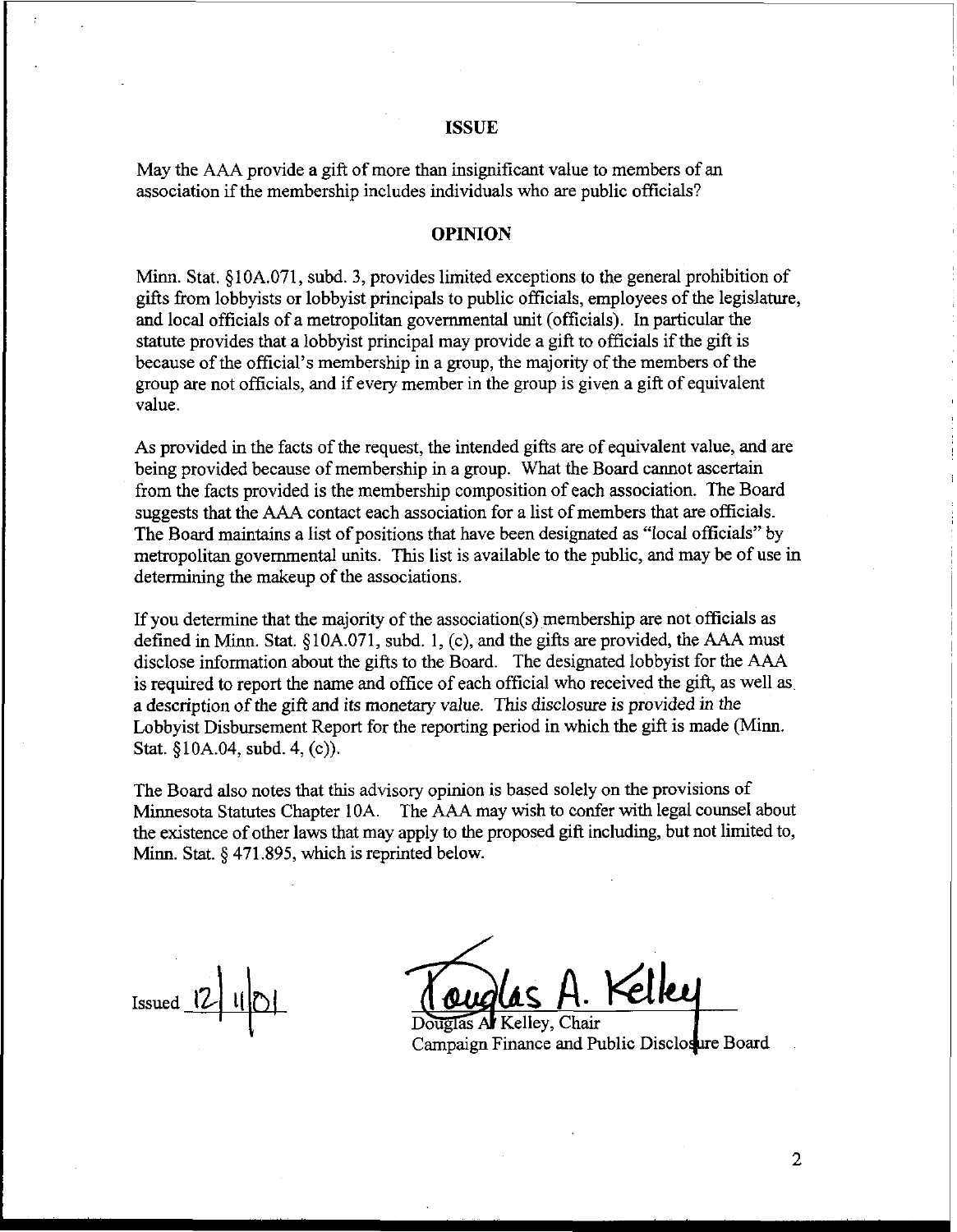## **Cited Statutes and Rules**

#### **10A.01 DEFINITIONS.**

 **Subd. 22. Local official**. "Local official" means a person who holds elective office in a political subdivision or who is appointed to or employed in a public position in a political subdivision in which the person has authority to make, to recommend, or to vote on as a member of the governing body, major decisions regarding the expenditure or investment of public money.

**Subd. 24. Metropolitan governmental unit**. "Metropolitan governmental unit" means any of the seven counties in the metropolitan area as defined in section 473.121, subdivision 2, a regional railroad authority established by one or more of those counties under section 398A.03, a city with a population of over 50,000 located in the seven-county metropolitan area, the metropolitan council, or a metropolitan agency as defined in section 473.121, subdivision 5a.

**Subd. 35. Public official**. "Public official" means any:

(1) member of the legislature;

 (2) individual employed by the legislature as secretary of the senate, legislative auditor, chief clerk of the house, revisor of statutes, or researcher, legislative analyst, or attorney in the office of senate counsel and research or house research;

 (3) constitutional officer in the executive branch and the officer's chief administrative deputy;

(4) solicitor general or deputy, assistant, or special assistant attorney general;

 (5) commissioner, deputy commissioner, or assistant commissioner of any state department or agency as listed in section 15.01 or 15.06;

 (6) member, chief administrative officer, or deputy chief administrative officer of a state board or commission that has either the power to adopt, amend, or repeal rules, or the power to adjudicate contested cases or appeals;

 (7) individual employed in the executive branch who is authorized to adopt, amend, or repeal rules or adjudicate contested cases;

(8) executive director of the state board of investment;

(9) deputy of any official listed in clauses (7) and (8);

(10) judge of the workers' compensation court of appeals;

 (11) administrative law judge or compensation judge in the state office of administrative hearings or referee in the department of economic security;

 (12) member, regional administrator, division director, general counsel, or operations manager of the metropolitan council;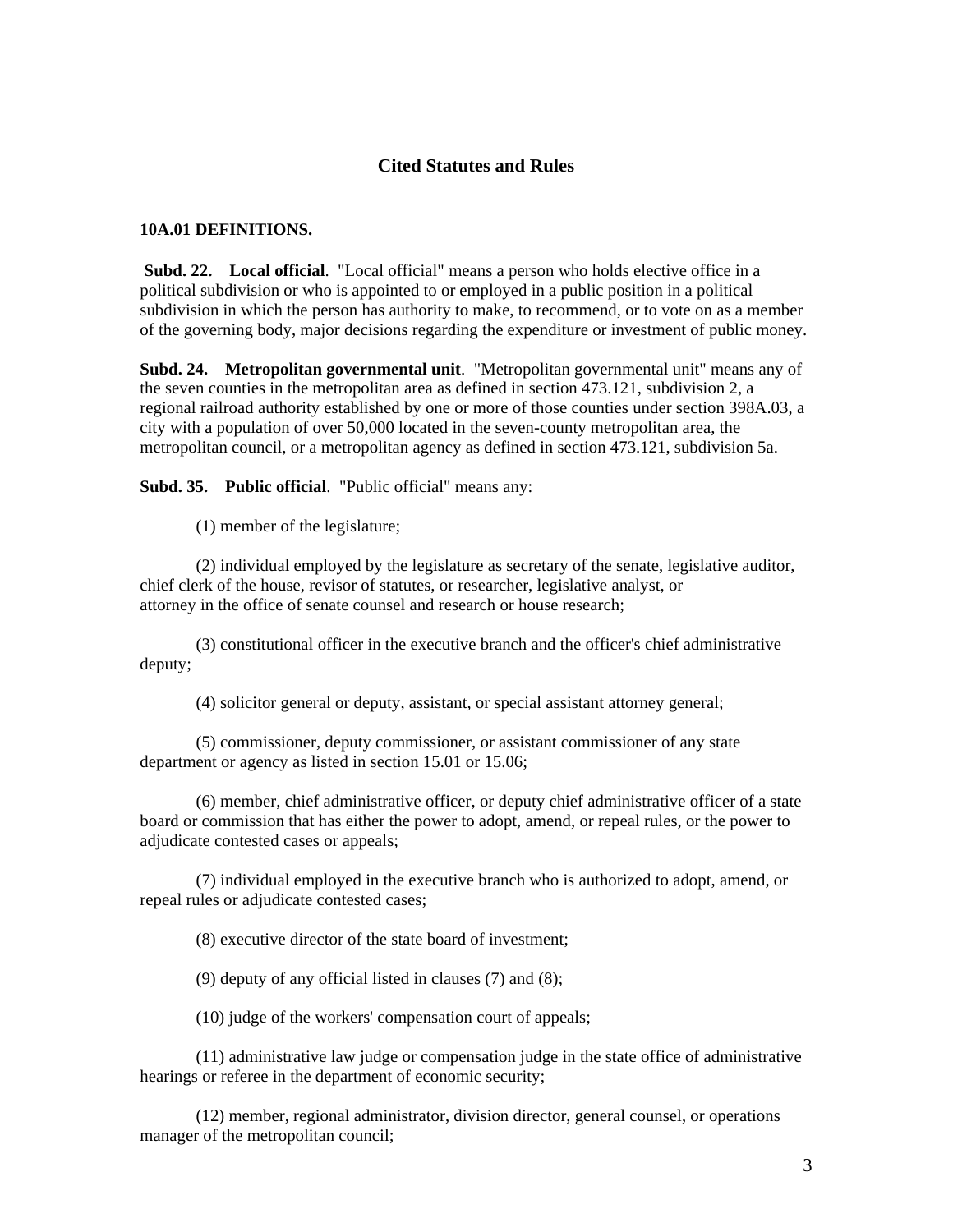(13) member or chief administrator of a metropolitan agency;

 (14) director of the division of alcohol and gambling enforcement in the department of public safety;

(15) member or executive director of the higher education facilities authority;

(16) member of the board of directors or president of Minnesota Technology, Inc.; or

 (17) member of the board of directors or executive director of the Minnesota state high school league.

## **10A.04 LOBBYIST REPORTS**

### **Subd. 4. Content**.

 (c) A lobbyist must report the amount and nature of each gift, item, or benefit, excluding contributions to a candidate, equal in value to \$5 or more, given or paid to any official, as defined in section 10A.071, subdivision 1, by the lobbyist or an employer or employee of the lobbyist. The list must include the name and address of each official to whom the gift, item, or benefit was given or paid and the date it was given or paid.

### **10A.071 CERTAIN GIFTS BY LOBBYISTS AND PRINCIPALS PROHIBITED.**

#### **Subdivision 1. Definitions**.

(a) The definitions in this subdivision apply to this section.

 (b) "Gift" means money, real or personal property, a service, a loan, a forbearance or forgiveness of indebtedness, or a promise of future employment, that is given and received without the giver receiving consideration of equal or greater value in return.

 (c) "Official" means a public official, an employee of the legislature, or a local official of a metropolitan governmental unit.

**Subd. 2. Prohibition**. A lobbyist or principal may not give a gift or request another to give a gift to an official. An official may not accept a gift from a lobbyist or principal.

#### **Subd. 3. Exceptions.**

(a) The prohibitions in this section do not apply if the gift is:

(1) a contribution as defined in section 10A.01, subdivision 11;

 (2) services to assist an official in the performance of official duties, including but not limited to providing advice, consultation, information, and communication in connection with legislation, and services to constituents;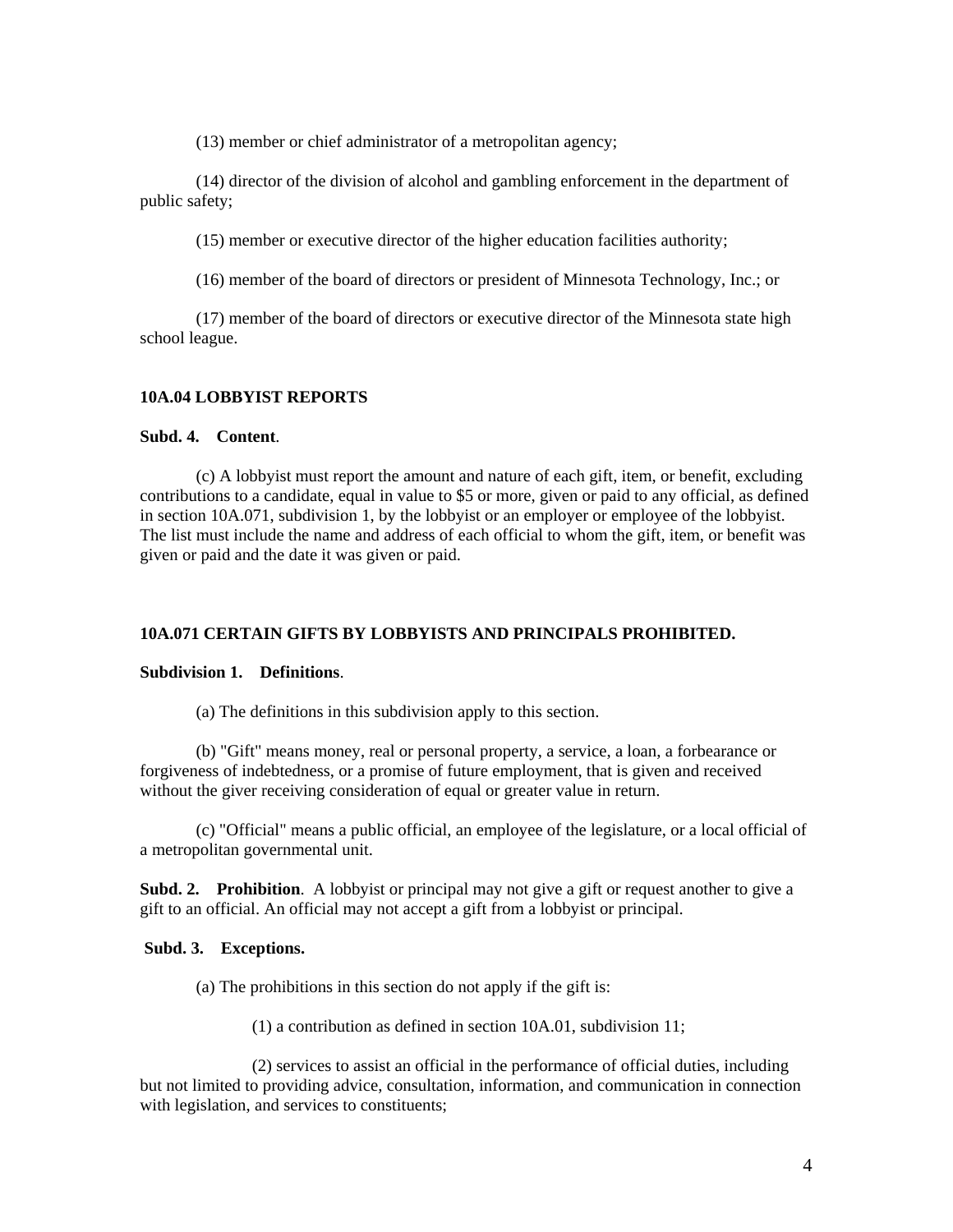(3) services of insignificant monetary value;

 (4) a plaque or similar memento recognizing individual services in a field of specialty or to a charitable cause;

(5) a trinket or memento of insignificant value;

(6) informational material of unexceptional value; or

 (7) food or a beverage given at a reception, meal, or meeting away from the recipient's place of work by an organization before whom the recipient appears to make a speech or answer questions as part of a program.

(b) The prohibitions in this section do not apply if the gift is given:

 (1) because of the recipient's membership in a group, a majority of whose members are not officials, and an equivalent gift is given to the other members of the group; or

 (2) by a lobbyist or principal who is a member of the family of the recipient, unless the gift is given on behalf of someone who is not a member of that family.

#### **471.895 Certain gifts by interested persons prohibited.**

Subdivision 1. **Definitions.** (a) The definitions in this subdivision apply to this section.

(b) "Gift" has the meaning given it in section  $10A.071$ , subdivision 1.

 (c) "Interested person" means a person or a representative of a person or association that has a direct financial interest in a decision that a local official is authorized to make.

 (d) "Local official" means an elected or appointed official of a county or city or of an agency, authority, or instrumentality of a county or city.

 Subd. 2. **Prohibition.** An interested person may not give a gift or request another to give a gift to a local official. A local official may not accept a gift from an interested person.

Subd. 3. **Exceptions.** (a) The prohibitions in this section do not apply if the gift is:

(1) a contribution as defined in section  $211A.01$ , subdivision 5;

 (2) services to assist an official in the performance of official duties, including but not limited to providing advice, consultation, information, and communication in connection with legislation, and services to constituents;

(3) services of insignificant monetary value;

 (4) a plaque or similar memento recognizing individual services in a field of specialty or to a charitable cause;

(5) a trinket or memento of insignificant value;